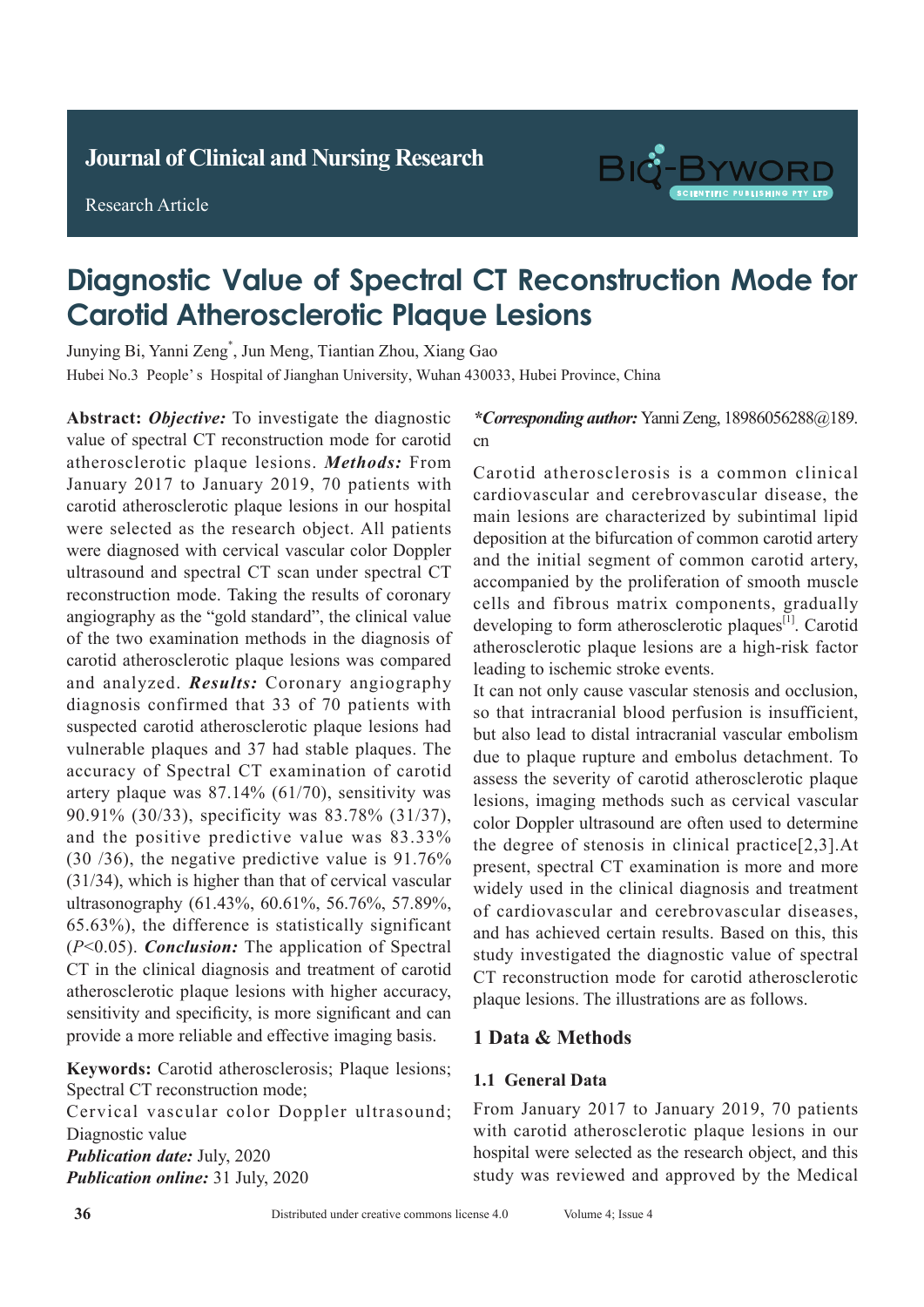Ethics Committee of our hospital. Among the 70 patients, there were 34 males and 36 females, aged 36-84, averagely  $57.31 \pm 4.33$ ; Disease course of 2-9 months, with mean one of  $(5.46 \pm 1.37)$  months.

#### **1.2 Inclusion criteria**

Inclusion criteria: Patients are informed of and consent to this study. Exclusion criteria: those with other malignant tumors; those with mental illness; those with immune dysfunction; those with infectious diseases.

#### **1.3 Methods**

Cervical vascular color Doppler ultrasonography was performed in suspected patients using a color Doppler ultrasound diagnostic apparatus (manufactured by Aloka Company, Japan) with a setting frequency of 5 – 11 MHz. During the examination, keep the patient in the supine position at all times, fully expose the neck, observe the intima-media thickness of the patient and the occurrence of plaque; if any, record the location and status of plaque. Spectral CT was then performed. CT (Revolution CT) produced by GE Company, USA was used for enhanced scanning from ascending aortic arch to skull base. The tube voltage was set at high and low energy 140 kVp and 80 kVp, which could be quickly switched within 0.5 s. The tube current was 550 mA, pitch was 0.985, the detector width was 0.625 mm  $\times$  64, 80-100 ml of iohexol contrast agent was injected through cubital vein at the rate of 3.0-3.5 ml/s, dynamic phase scanning was performed for 12s, and portal phase scanning was started 30s after the end. Vascular reconstruction methods include spectral mode reconstruction and non-spectral mode reconstruction (64-slice CT reconstruction). The degree of stenosis at the carotid bifurcation and the lesion characteristics

of the plaque was observed, including the condition of the fibrous cap, intraplaque hemorrhage, and lipid. GSIViewer software was used to observe and process the images and perform energy spectrum analysis.

#### **1.4 Evaluation indicators**

The results of cervical color Doppler ultrasound and spectral CT examination of carotid atherosclerotic plaque lesions were statistically analyzed, and coronary angiography was used as the "gold standard" to compare the value of the two examination methods in the diagnosis of carotid atherosclerotic plaque lesions.

#### **1.5 Statistical methods**

SPSS 20.0 statistical software was used. Quantitative data were displayed as percentage and number of cases. Comparison between groups was performed by *χ* 2 test. *P*<0.05 was considered statistically significant.

### **2 Results**

#### **2.1 The results of coronary angiography**

Diagnosed by coronary angiography, a total of 33 vulnerable plaques and 37 stable plaques were detected in 70 patients with carotid atherosclerotic plaque lesions.

#### **2.2 Results of cervical color Doppler ultrasound and spectral CT scan**

The accuracy, sensitivity, specificity, positive predictive value, and negative predictive value of carotid atherosclerotic plaque lesions by spectral CT scan were higher than those by cervical vascular color Doppler ultrasound, and the differences were statistically significant (*P*<0.05). See Table 1-3.

**Table 1.** Comparison between the Spectral CT scan and coronary angiography in lesion plaques (*n*)

| <b>Spectral CT scan</b> | Coronary angiography               | <b>Total</b> |    |
|-------------------------|------------------------------------|--------------|----|
|                         | Vulnerable plaque<br>Stable plaque |              |    |
| Vulnerable plaque       |                                    |              | 20 |
| Stable plaque           |                                    |              |    |
| Total                   |                                    |              | 70 |

**Table 2.** Comparison between the Cervical vascular color Doppler ultrasound and coronary angiography in lesion plaques (*n*)

| Cervical vascular color<br>Doppler ultrasound | Coronary angiography | <b>Total</b>  |    |
|-----------------------------------------------|----------------------|---------------|----|
|                                               | Vulnerable plaque    | Stable plaque |    |
|                                               |                      |               |    |
|                                               |                      |               |    |
|                                               | ັ                    |               | 76 |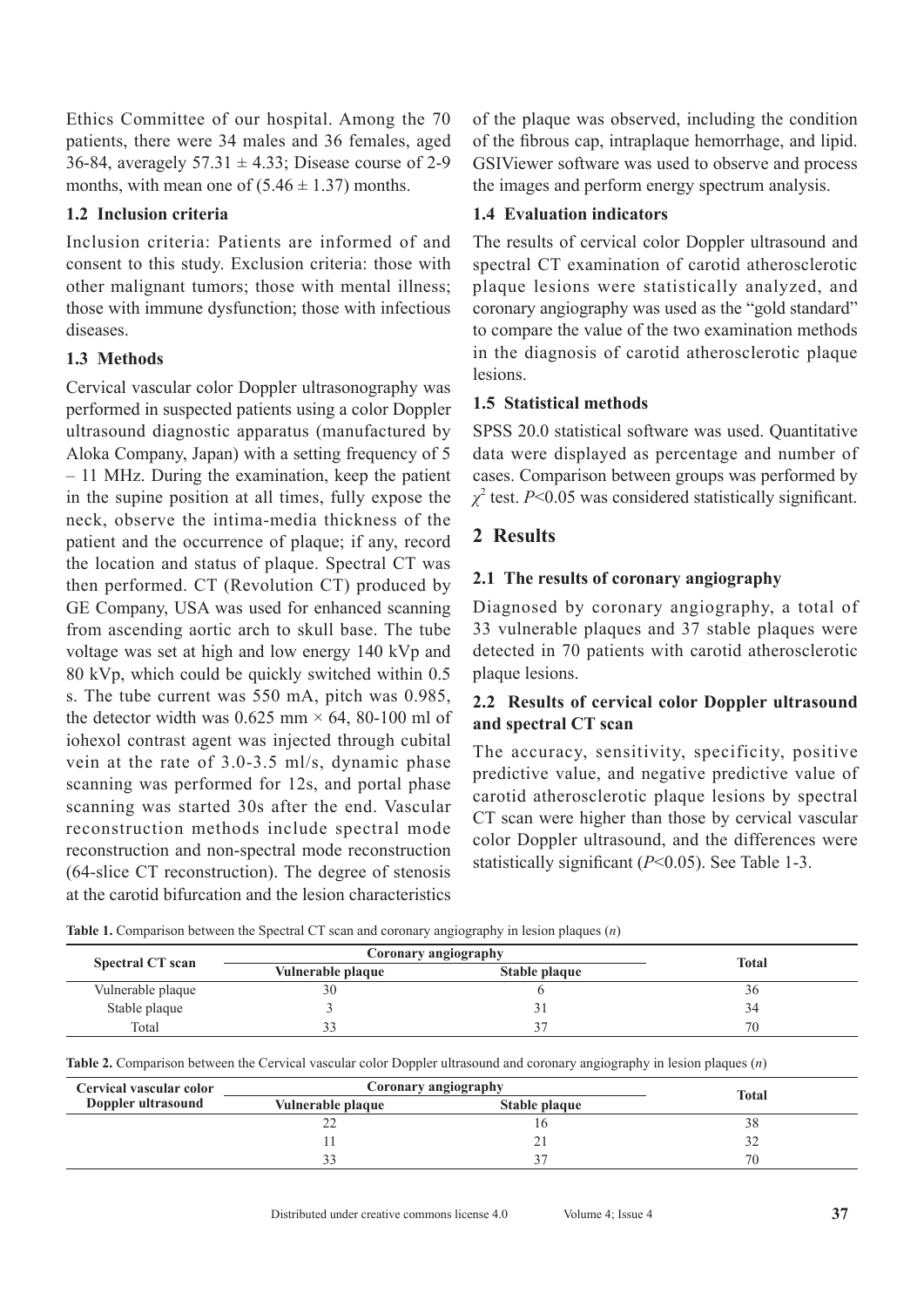**Table 3.** Comparison of the value of cervical vascular color Doppler ultrasound and spectral CT scan of lesion plaques  $\frac{\%(n)}{n}$ 

| <b>Examination method</b>                     | Accuracy     | <b>Sensitivity</b> | <b>Specificity</b> | <b>Positive Predictive Value</b> | <b>Negative Predictive Value</b> |
|-----------------------------------------------|--------------|--------------------|--------------------|----------------------------------|----------------------------------|
| Spectral CT scan                              | 87.14(61/70) | 90.91(30/33)       | 83.78(31/37)       | 83.33(30/36)                     | 91.76(31/34)                     |
| Cervical vascular color<br>Doppler ultrasound | 61.43(43/70) | 60.61(22/33)       | 56.76(21/37)       | 57.89(22/38)                     | 65.63(21/32)                     |
|                                               | 12.115       | 5.802              | 6.469              | 5.726                            | 6.440                            |
|                                               | 0.001        | 0.016              | 0.011              | 0.017                            | 0.011                            |

#### **3 Discussion**

With the rapid change of people's lifestyle, cardiovascular and cerebrovascular diseases caused by atherosclerosis are not only the "number one killer" in Western countries, but also the first cause of death in Chinese nationals. Carotid atherosclerosis is a lifestyle disease. Exercise deficiency, high-salt and high-sugar eating habits, smoking, etc., longterm accumulation, accumulate for a long time, and eventually lead to the formation of carotid atherosclerotic plaques. In recent years, the incidence of atherosclerosis remains high in the population over 60 years old in China, and gradually increases with age. Therefore, early diagnosis and treatment is particularly important to improve its prognosis $[4]$ . The unobstructed carotid artery is the premise to ensure the normal blood supply of the brain. The blood flow in the body will produce a pulse stimulation effect on its vascular endothelium. Under long-term stimulation, the damage to the vascular endothelial system is more serious, which causes low-density lipoprotein wear in the blood. Through the damaged vascular endothelium, it invades into the blood vessel wall and becomes a foreign body. After it is engulfed by phagocytes, it will produce corresponding foam cells. Layers of foam cells accumulate to a certain extent to form atherosclerotic plaques and plaques. The accumulation of more and more blocks causes the lumen to narrow. Therefore, in order to prevent cardiovascular and cerebrovascular diseases, we must attach great importance to the examination and intervention of atherosclerotic plaque lesions<sup>[5]</sup>. Cervical vascular color Doppler ultrasound is a commonly used examination method in clinical practice. According to the acoustic characteristics of plaques, plaques can be divided into hypoechoic, isoechoic, hyperechoic and mixed echoic plaques. However, color Doppler ultrasound is greatly affected by the angle and the experience of examining physicians, and the incidence of missed diagnosis and misdiagnosis in clinical detection is relatively high $[6-$   $7<sup>7</sup>$ . Gemstone spectral CT imaging has the advantages of high speed, high spatial and temporal resolution, multi-directional reconstruction, non-invasive and easy to repeat.Through monoenergetic imaging technology, using the differences in Compton effect and photoelectric effect of X-ray photon penetrating substances with different energies as well as the differences in K boundaries of different atoms, the obtained lipid images, energy spectrum curves and calcium-based images are used to analyze the levels of various components (such as fibrous tissue, fat, calcification) in carotid plaques, so as to distinguish stable plaques from vulnerable plaques<sup>[8-9]</sup>. Moreover, spectral CT reconstruction mode effectively solves the problem that the partial volumetric effect caused by contrast medium concentration, plaque size and layer thickness will affect the accuracy of plaque density measurement $[10]$ . At the same time, spectral CT can effectively reduce the radiation dose and reduce the damage to the subject's body with high safety.

The results of this study showed that spectral CT has high accuracy, sensitivity and specificity in the diagnosis of different types of lesion plaques in the early stage, providing a reliable and objective imaging basis for the clinical selection of different treatment methods and the acquisition of effective therapeutic effects. However, it should be noted that the number of samples selected in this study is relatively small, and there are few reports in the literature on the clinical study of spectral CT reconstruction mode for the plaque detection of carotid atherosclerotic lesions at home and abroad. Consequently, a large number of clinical detection studies are still needed.

In summary, spectral CT is of high value in the detection of carotid atherosclerotic lesions plaques with high diagnostic accuracy, sensitivity, and specificity, which can obtain better clinical diagnostic results.

#### **References**

<sup>[1]</sup> Yuan LY, Wang L. Study on carotid atherosclerotic plaques